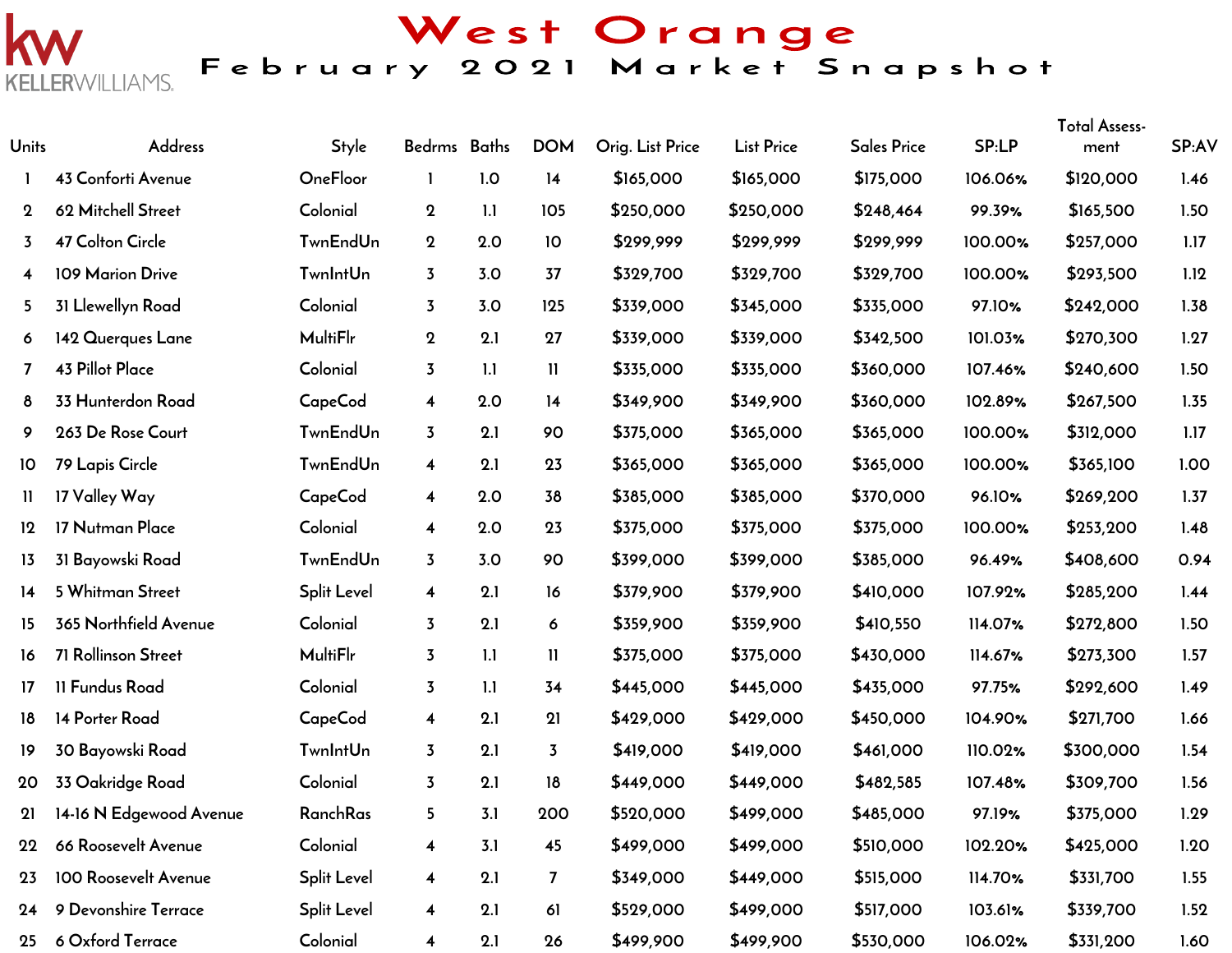

West Orange<br>February 2021 Market Snapshot

| <b>Units</b> | Address                  | <b>Style</b>       | Bedrms Baths   |     | <b>DOM</b>     | Orig. List Price | <b>List Price</b> | <b>Sales Price</b> | SP:LP   | Total Assess-<br>ment | SP:AV |
|--------------|--------------------------|--------------------|----------------|-----|----------------|------------------|-------------------|--------------------|---------|-----------------------|-------|
| 26           | 19 Korwell Circle        | <b>Split Level</b> | $\overline{3}$ | 3.0 | $\overline{7}$ | \$489,000        | \$489,000         | \$540,000          | 110.43% | \$312,900             | 1.73  |
| 27           | <b>39 Harriet Street</b> | Colonial           | 3              | 2.1 | $\mathbf{H}$   | \$459,000        | \$459,000         | \$551,500          | 120.15% | \$285,900             | 1.93  |
| 28           | 26 Whitman Street        | CapeCod            | 4              | 3.0 | 9              | \$499,000        | \$499,000         | \$560,000          | 112.22% | \$358,600             | 1.56  |
| 29           | 15 Florence Place        | Colonial           | $\overline{3}$ | 2.2 |                | \$499,000        | \$499,000         | \$577,000          | 115.63% | \$335,000             | 1.72  |
| 30           | 28 Seaman Road           | Colonial           | 5.             | 4.0 | 42             | \$610,000        | \$599,000         | \$600,000          | 100.17% |                       |       |
| 31           | 79 Colonial Woods Drive  | Colonial           | 4              | 2.1 | 85             | \$589,900        | \$599,900         | \$622,740          | 103.81% |                       |       |
| 32           | 17 Winding Way           | Colonial           | 4              | 2.1 | 28             | \$625,000        | \$625,000         | \$625,000          | 100.00% | \$437,600             | 1.43  |
| 33           | 13 Rock Spring Road      | Ranch              | 3              | 2.1 | 13             | \$550,000        | \$550,000         | \$629,000          | 114.36% | \$440,000             | 1.43  |
| 34           | 231 Pleasant Valley Way  | Custom             | 7              | 4.1 | $\mathbf{H}$   | \$600,000        | \$600,000         | \$675,000          | 112.50% | \$449,700             | 1.50  |
|              | <b>AVERAGE</b>           |                    |                |     | 37             | \$425,918        | \$427,212         | \$450,795          | 105.19% |                       | 1.44  |

| <i>Active</i> Listings in West Orange   |                 |  |  |  |  |  |  |  |
|-----------------------------------------|-----------------|--|--|--|--|--|--|--|
| Number of Units:<br>Average List Price: | 70<br>\$598,374 |  |  |  |  |  |  |  |
| Average Days on Market:                 | 68              |  |  |  |  |  |  |  |
|                                         |                 |  |  |  |  |  |  |  |

| <i>"Under Contract"</i> Listings in West Orange |           |
|-------------------------------------------------|-----------|
| Number of Units:                                | 190       |
| Average List Price:                             | \$463,523 |
| Average Days on Market:                         | 50        |